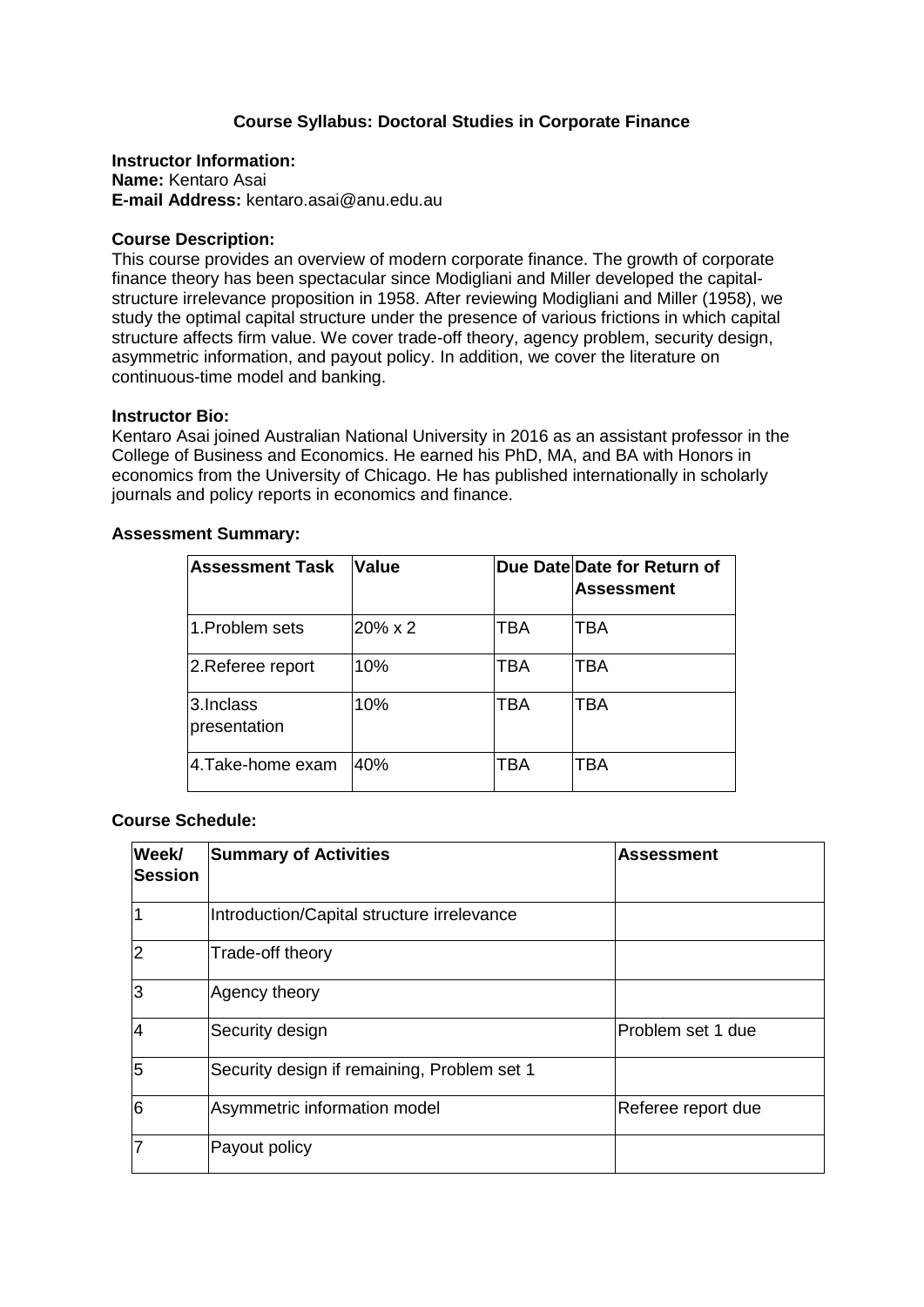| $\overline{8}$ | Continuous-time model     |                    |
|----------------|---------------------------|--------------------|
| $\overline{9}$ | Banking                   | Problem set 2 due  |
| 10             | <b>Misc</b>               | Presentation       |
| 11             | <b>Misc</b>               | Presentation       |
| 12             | <b>Misc</b>               | Presentation       |
|                | <b>Examination period</b> | Take-home exam due |

# **Readings:**

**Textbook** 

The lecture is based on my lecture note published as

Kentaro Asai, 2021, "Corporate Finance and Capital Structure: A Theoretical Introduction." In addition, interested students may want to read

a. Jean Tirole, 2006, "The Theory of Corporate Finance."

b. Oliver Hart, 1995, "Firms, Contracts, and Financial Structure."

Capital structure choice in a frictionless world

a. Franco Modigliani and Merton H. Miller, 1958, "The Cost of Capital, Corporation Finance, and the Theory of Investment," American Economic Review 48: 261-297.

b. Merton H. Miller, 1988, "The M-M Propositions After 30 Years," Journal of Economic Perspectives 2: 99-120.

Trade-off theory

a. Merton H. Miller, 1977, "Debt and Taxes," Journal of Finance 32: 261-275.

b. James H Scott, 1976, "A Theory of Optimal Capital Structure," Bell Journal of Economics 7: 33-54.

c. Michael Bradley, Gregg A. Jarrell, E. Han Kim, 1984, "On the Existence of an Optimal Capital Structure: Theory and Evidence," Journal of Finance 39: 857-878.

Agency theory

a. Stewart C. Myers, 1977, "Determinants of Corporate Borrowing" Journal of Financial Economics 5: 147-175.

b. Michael C. Jensen and William H. Meckling, 1976, "Theory of the Firm: Managerial Behavior, Agency Costs and Ownership Structure," Journal of Financial Economics 3: 305- 360.

c. Elazar Berkovitch and E. Han Kim, 1990, "Financial Contracting and Leverage Induced Over and Under-Investment Incentives," Journal of Finance 45: 765-794.

Security design

a. Bengt Holmstrom, 1979, "Moral Hazard and Observability," Bell Journal of Economics 10: 74-91.

b. Milton Harris and Artur Raviv, 1979, "Optimal Incentive Contracts with Imperfect Information," Journal of Economic Theory 20: 231-259.

c. Robert Innes, 1990, "Limited Liability and Incentive Contracting with Ex-ante Action Choices," Journal of Economic Theory 52: 45-67.

d. Robert M. Townsend, 1979, Optimal Contracts and Competitive Markets with Costly State Verification, Journal of Economic Theory 21: 265-293.

e. Douglas Gale and Martin Hellwig, 1985, "Incentive-Compatible Debt Contracts: The One-Period Problem," Review of Economic Studies 52: 647-663.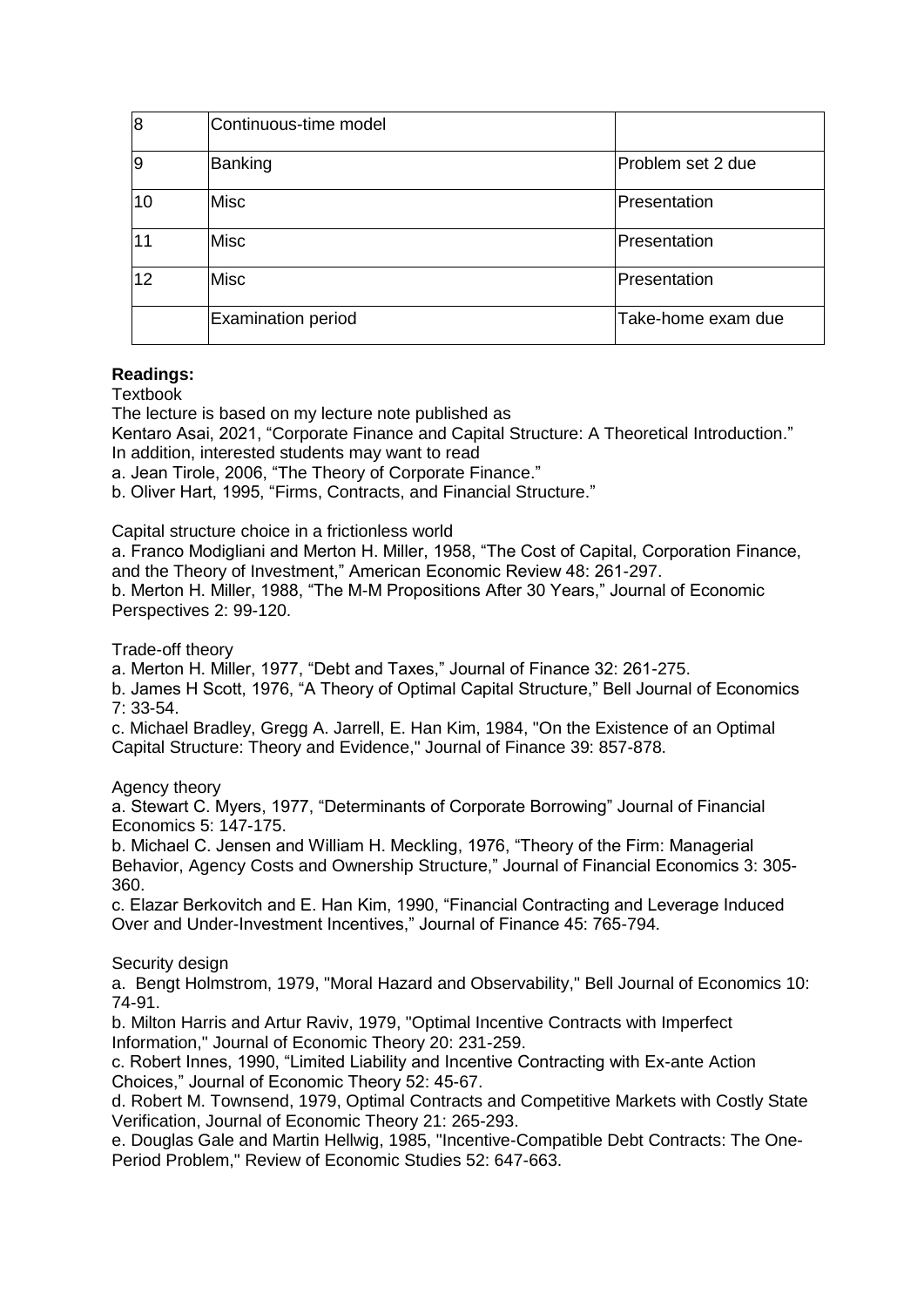f. Oliver Hart and John Moore, 1988, "A Theory of Debt Based on the Inalienability of Human Capital," Quarterly Journal of Economics 109: 841-879.

g. Philippe Aghion and Patrick Bolton, 1992, "An Incomplete Contracts Approach to Financial Contracting," Review of Economic Studies 59: 473-494.

Asymmetric information model

a. Hayne Leland and David H Pyle, 1977, "Informational Asymmetries, Financial Structure, and Financial Intermediation," Journal of Finance 32: 371-387.

b. Stephen A. Ross, 1977, "The Determination of Financial Structure: The Incentive-Signalling Approach," The Bell Journal of Economics, 8: 23-40.

c. Stewart C. Myers and Nicholas S. Majluf, 1984, "Corporate Financing and Investment Decisions When Firms Have Information That Investors Do Not Have," Journal of Financial Economics, 13: 187-221.

d. Kevin Rock, 1986, "Why New Issues Are Underpriced?" Journal of Financial Economics, 15: 187-212.

# Payout policy

a. Sudipto Bhattacharya, 1979, "Imperfect Information, Dividend Policy, and "The Bird in the Hand" Fallacy," Bell Journal of Economics 10: 259-70.

b. Merton Miller and Kevin Rock, 1985, "Dividend Policy under Asymmetric Information," Journal of Finance, 40: 1031-51.

c. Easterbrook, 1984, "Two Agency-Cost Explanations of Dividends," American Economic Review, 74: 650-9.

d. Eric Floyd, Nan Li and Douglas J. Skinner, 2015, "Payout Policy Through the Financial Crisis: The Growth of Repurchases and the Resilience of Dividends" Journal of Financial Economics, 118: 299-316.

e. Michael Rozeff, 1982, "Growth, Beta and Agency Costs as Determinants of Dividend Payout Ratios," Journal of Financial Research, 5:249-59.

## Continuous-time model

a. Robert Merton, 1974, "On the Pricing of Corporate Debt: The Risk Structure of Interest Rates," Journal of Finance 29: 449-470.

b. Hayne Leland, 1994, "Corporate Debt Value, Bond Covenants, and Optimal Capital Structure," Journal of Finance 49: 1213-1252.

c. Hayne Leland, 1998, " Agency Costs, Risk Management, and Capital Structure," Journal of Finance 53: 1213-1243.

d. Robert Goldstein, Nengjiu Ju, Hayne Leland, 2001, "An EBIT-Based Model of Dynamic Capital Structure," Journal of Business 74: 483-512.

# Banking

a. Douglas W. Diamond, 1984, "Financial Intermediation and Delegated Monitoring," Review of Economic Studies 51: 393-414.

b. Douglas W. Diamond and Philip H. Dybvig, 1983, "Bank Runs, Deposit Insurance, and Liquidity," Journal of Political Economy 91: 401-419.

c. Thomas F. Hellmann, Kevin C. Murdock, and Joseph E. Stiglitz, 2000, "Liberalization, Moral Hazard in Banking, and Prudential Regulation: Are Capital Requirements Enough?," American Economic Review 90: 147-165.

d. Franklin Allen and Douglas Gale, 2004, "Competition and Financial Stability," Journal of Money, Credit, and Banking 36: 453-480.

e. John H. Boyd and Gianni De Nicolo, 2005, "The Theory of Bank Risk Taking and Competition Revisited," Journal of Finance 60: 1329-1343.

f. David Martinez-Miera and Rafael Repullo, 2010, "Does Competition Reduce the Risk of Bank Failure?," Review of Financial Studies 23: 3638-3664.

Application